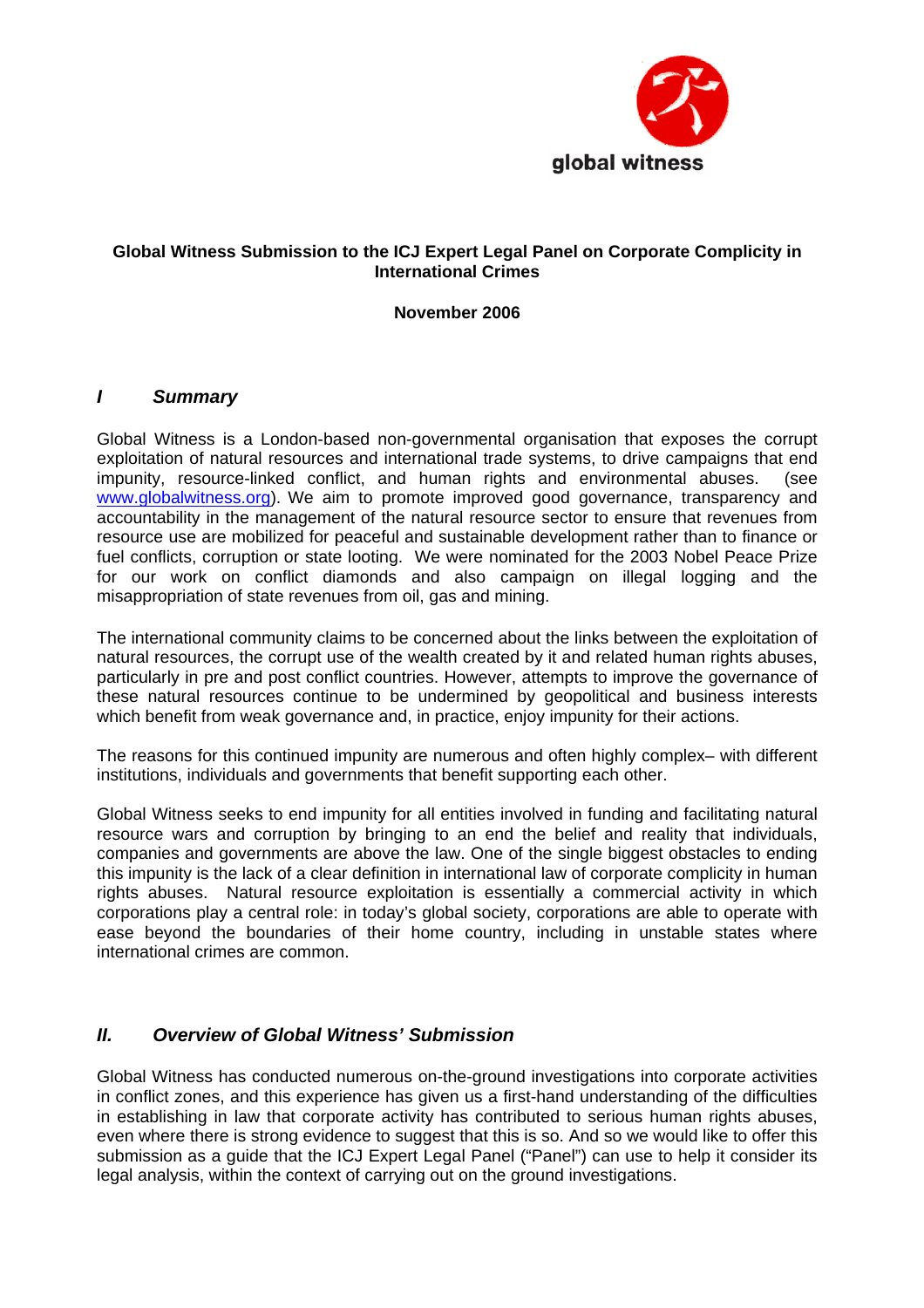In this submission, Global Witness will :

- A. describe the limitations of the existing legal situation as we have encountered it during our investigations; and
- B. respond to the six questions posed by the Panel in its Call for Submissions.

# *III. Details of Global Witness' Submission*

## **A. Barriers to conducting on the ground human rights investigations**

Global Witness' work is often restricted by the lack of consistent and uniform legal definitions of corporate complicity.

Global Witness conducts investigations in many of the most conflict-devastated countries in Africa and Asia, gathering evidence that provides strong reasons to suspect corporate complicity in human rights abuses and corruption. Yet in the course of our work, we continue to come across obstacles which make such complicity difficult to establish in law.

Key challenges include:

- o *Inconsistency or a dichotomy between 'moral' complicity and 'legal complicity'* is this a battle of semantics or do clear distinctions exist?
- o *Definition of evidence* a lack of clear and consistent definition of what type of evidence Global Witness should seek to attain in order to prove legal accountability.
- o *Lack of clarification around 'knowledge'* when are civil society letters, pleas etc enough to attract legal accountability? At what point can a corporation be said to have 'knowledge' of the potential human rights consequences of its actions, such that if continues these actions, it can be said to be doing so knowingly? To what extent, from a legal perspective, can letters or pleas to a corporation from civil society be construed as putting that corporation in a position of knowledge.
- o *Supply chain actors* how far along the supply chain of natural resource production and exploitation does culpability travel? Where does the culpability stop? For example, are purchasers immune from liability even where they buy products from those who use the profits to commit international crimes? Or should legal accountability be attached to those that economically gain from illegal agreements and concessions?
- o *Evidentiary clarification coupled with a realistic perspective* clarification regarding the type of evidence needed to prove knowledge and substantial contribution. In unstable areas, for example, legal requirements for strict documentation do not exist and a lack of transparency is often encouraged by the governments themselves.
- o *The ownership web* -The use of diversified ownership structures, crossing multiple national jurisdictions, which complicate the process of establishing where ultimate legal liability should lie. In what situations should the parent company be held accountable in its home State for the actions of its subsidiaries?

Global Witness requests that the Panel consider these key challenges and addresses the ambiguity of terms and concepts surrounding corporate complicity that stifle our investigative work. This will strengthen in-country investigations and assist companies, civil society and governments in ensuring high human rights standards.

## **B. Global Witness submissions to specific questions posed by ICJ**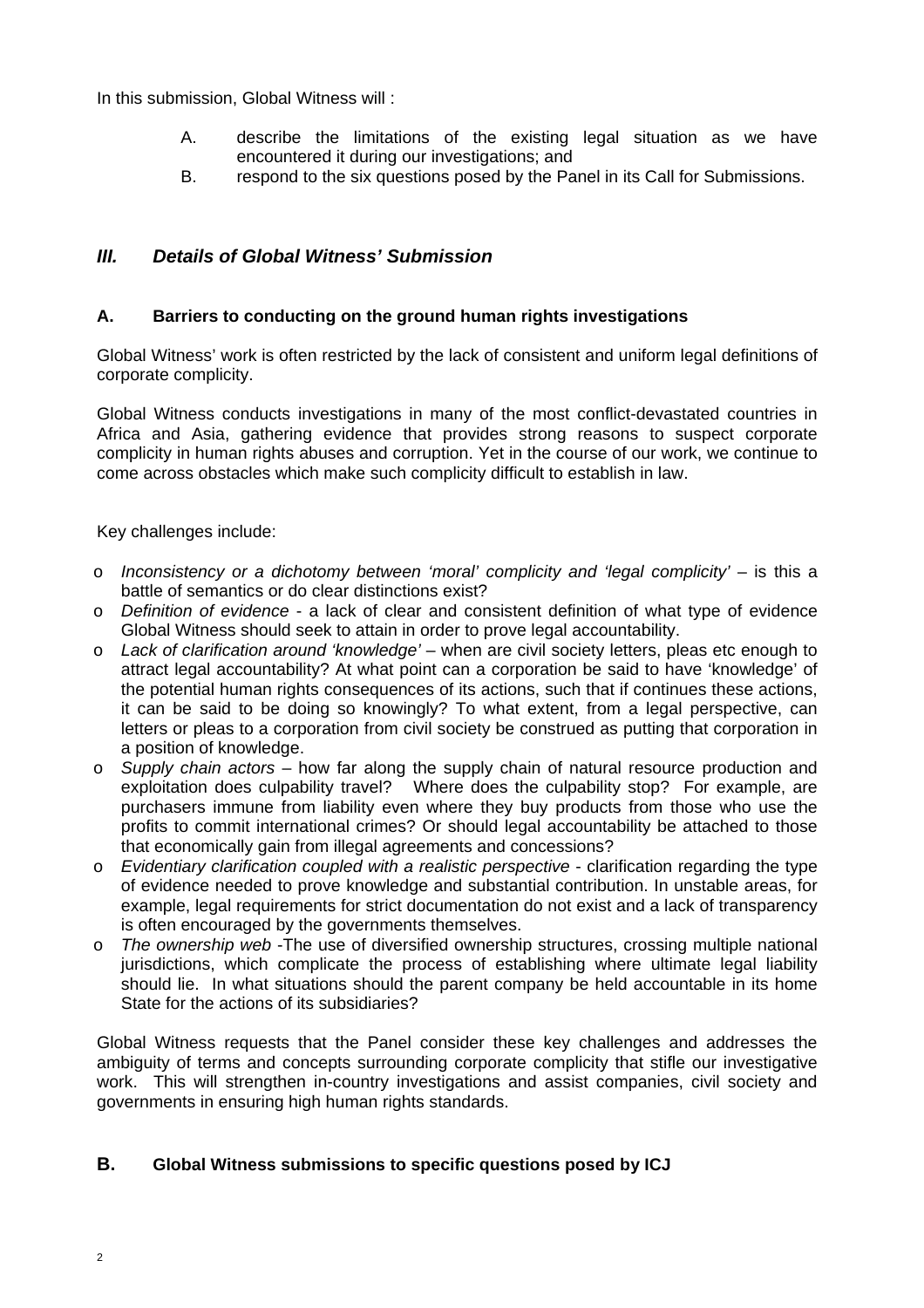In responding to the six questions posed by the Panel, Global Witness has considered the fact scenarios previously submitted and discussed by the Panel, in addition to our ongoing work in this area.

### **1. How can companies ensure that their actions and omissions do not contribute to international crimes?**

Corporations should protect against the risk of committing international crimes in the Host States where they operate. This should be as a prior condition of their activity and not as an afterthought of doing business across borders or they risk becoming complicit in such crimes.

Global Witness submits a three-step process for companies:

#### *i) Companies must do their international crimes homework*

Companies must familiarize themselves with the local socio-political context of national and international human rights laws and treaties. Research must be done to ascertain whether international crimes such as crimes against humanity, genocide and/or war crimes are alleged to be happening in these areas. Where companies chose to operate in conflict areas and unstable States characterised by weak governance and/or no operating rule of law, they are responsible for exercising a higher degree of awareness. This translates into a company having a better understanding of the local socio-political context, particularly in regards to the State's human rights record.

Companies must evaluate if the host State's recognition, protection and enforcement of human rights meet universally accepted human rights standards as captured in the Universal Declaration of Human Rights and International Criminal Law. Where the company discovers there are weak or non-existent laws and poor governance, they should be required to take extra measures to ensure their involvement does not exacerbate the situation. If local populations are known to suffer from the commission of international crimes, companies must consider how their business practices will enable this to continue and should seek to use their influence and power to positively affect the situation.

### *ii) Companies must conduct a mitigation of international crimes risk assessment - can links to the commission of international crimes be mitigated?*

As a result of carrying out Step 1 above, a company should then assess which of the two Host State contexts are applicable to it:

#### **Context 1: Areas that are off limits since human rights risks cannot be mitigated.**

These are areas which have been identified in the public domain by the United Nations, leading human rights organisations and other authoritative sources as suffering from endemic and severe international crimes. In such areas, there is neither an accountable system of government nor functioning rule of law and as such, a company – regardless of its intentions – cannot mitigate the risk that its presence will facilitate or condone international crimes and could therefore be presumed to be complicit. For example, if a state depends on revenues from oil and is known to be using these revenues to finance the commission of international crimes against civilian populations, then a company which pays such revenues should be presumed to be complicit in these crimes.

**Context 2: Permissible areas where certain human rights risks can be mitigated.** These are areas where international crimes may be taking place, but where a company is effectively able to separate itself from this risk (for example, in an area where armed groups outside the control of the government are committing such crimes, but the company is able to avoid any interaction with them.) In this context, a company must demonstrate that it has a mitigation plan and that it is likely to succeed. The mitigation plan must include assertive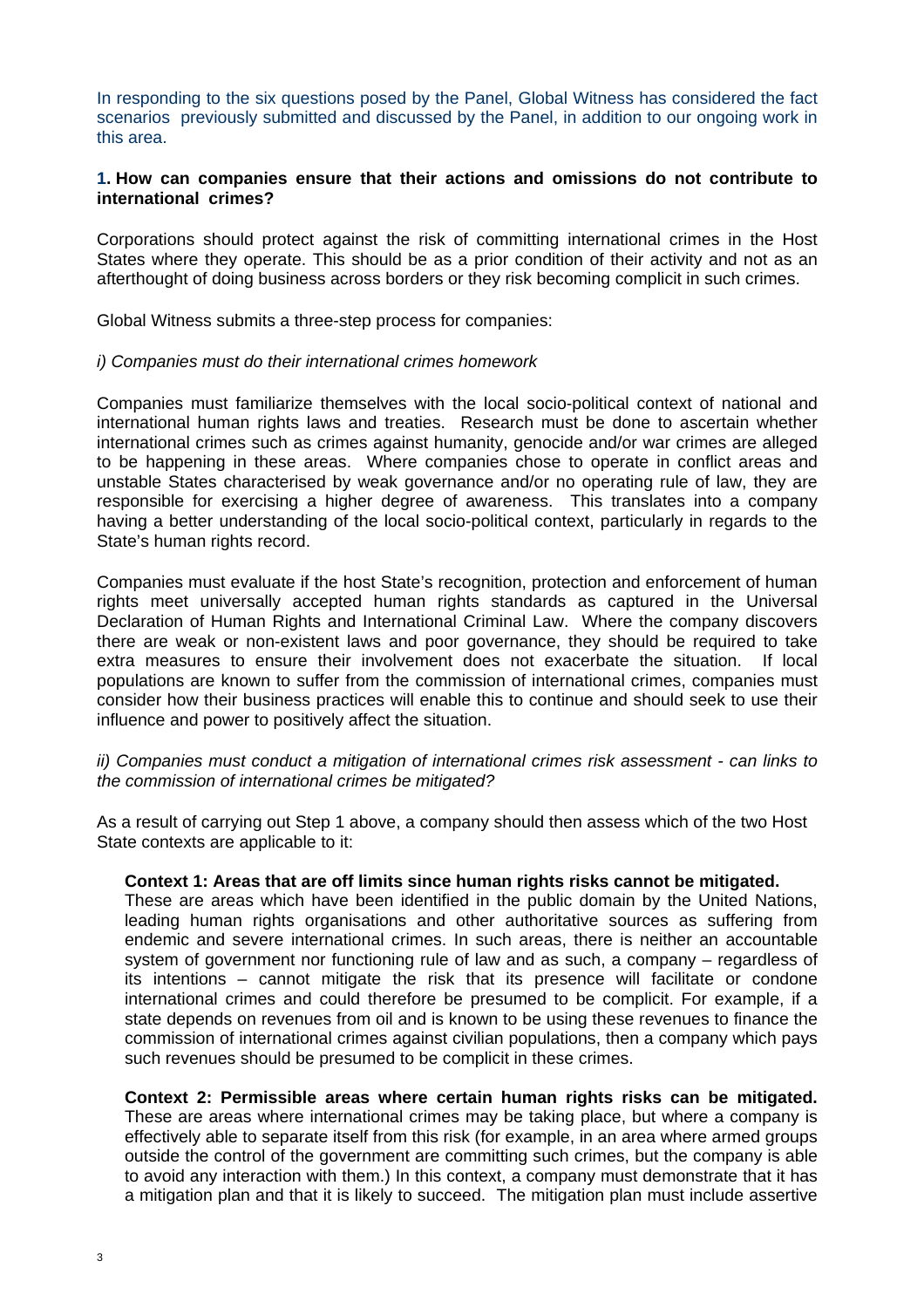and positive actions to sever links with international criminal activities committed by alleged perpetrators. For example, a company should not be able to avoid liability simply by asking the alleged perpetrator to desist from such crimes if the company has reason to believe that such a request is likely to be ignored by the recipient. The company should then be legally accountable for the success or failure of the mitigation plan, with respect to process and result.

iii*) All Home States of corporations should require that those of their companies which operate in unstable areas abroad should complete a risk mitigation analysis for international crimes, and this analysis should be required to be published and companies should be accountable for their actions in regards to this analysis.*.

The regulatory regimes of securities markets in the industrialised countries typically require listed companies to publicly disclose any risk which might materially affect their operations and finances, so this is an extension of current practice, not a new one.

Global Witness affirms the need for an external regulatory framework that subsumes the principles of requisite knowledge and ability to mitigate as discussed above. External regulation is essential where companies are unwilling to take the steps required to mitigate human rights harm.

### **2. What kinds of business actions and omissions may contribute to international crimes?**

Global Witness' experience shows that the business actions and omissions that contribute to international crimes include, but are not limited to:

- Purchasers who have been put on notice that they are purchasing goods from a source credibly suspected to be committing international crimes, but continue to purchase from that source, thereby financing the commission of such crimes;
- The use of middlemen in order to purchase, distribute or transport goods that come from such a source, in order to protect an individual or corporation from direct culpability;
- Payment of taxes and royalties to host governments that are known to be systematically committing international crimes;
- The provision of money or other services, such as equipment or logistical support, to state security forces which carry out such crimes;
- The provision of money or other services to rebel groups which carry out international crimes;
- **Turning a blind eye to the misdirection of taxes, royalties or other payments or services** to parties who carry out international crimes.

## **3. Do you think there are ways in which businesses can contribute to international crimes through passive involvement in, or benefit from, a situation?**

A business can contribute to international crimes by knowingly financing an international crime, or by wilfully keeping itself in a state of ignorance about such crimes in order to protect its profits. The latter could be described as "passive involvement" and it should become a crime when the following exist:

Knowledge: once a company has been put on notice by a reputable source that its actions are contributing to an international crime. As soon as this occurs, a company has an obligation to commission an impartial investigation: if the investigation concurs that the company is indeed contributing to an international crime, then the company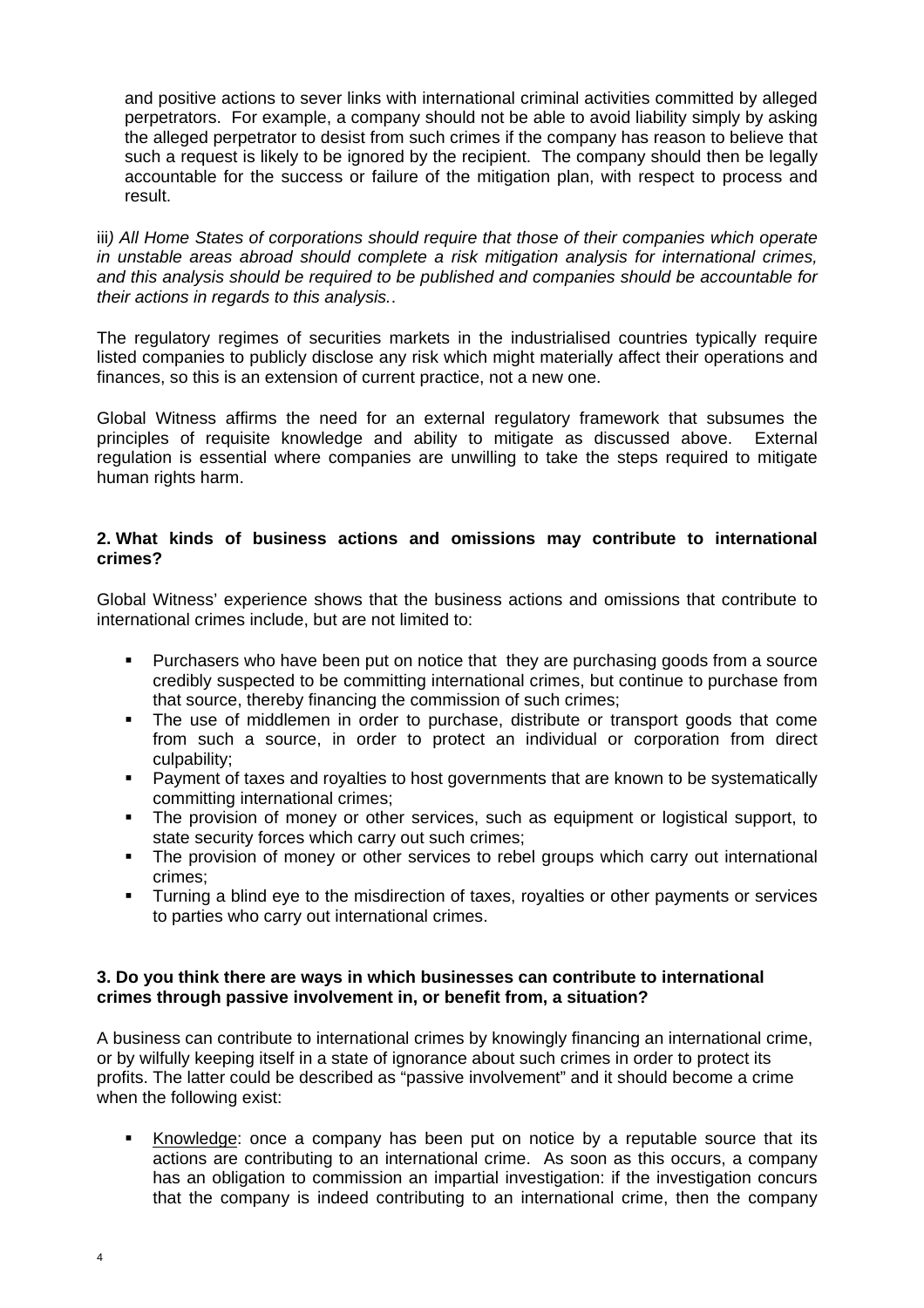must take immediate steps to stop this contribution, up to and including suspending or withdrawing from its activities in the area concerned. Reputable sources include a widely publicized UN Expert Panel Report that is presented to the company or information received from a reputable civil society organisation. Corroborating and independent sources serve as stronger evidence that knowledge can reasonably be imputed to the company.

 Facilitation: the company is doing something that makes the commission of the international crime, by a third party, easier or more widespread

Businesses can substantially benefit from a situation by:

- The use of forced labour which lowers the cost of production and can thus increase the companies profit margin;
- Fear and intimidation of labour prevents problems and delays occurring due to staff grievances and industrial action; and
- The operating climate may be such that other companies with stronger ethics may be discouraged from working the area and thus a monopoly situation arises where a business is the sole purchaser and can therefore demand the lowest price.

### **4. What kinds of business actions and omissions contribute to international crimes should attract legal liability? Why?**

Global Witness believes that the actions and omissions stated in our submission under Question 2 should attract legal liability. Legal liability should be incurred once a company is defiant and refuses to change its business practices regardless of an awareness of the implication that its business is facilitating international criminal activity.

## **5. What kinds of business actions and omissions that contribute to international crimes should not attract legal liability? Why?**

Global Witness believes that legal liability should not follow in situations where:

- **•** Companies have undertaken strong preventative measures to ensure that its business practices do not contribute to an international crime. This includes completion of a mitigation risk analysis and the enforcement of a standard of practice that identifies human rights protection as a measurable to protect.
- Companies take action to investigate allegations that their business activities are contributing to an international crime. This should occur on a timely basis once they have been provided with notice and sufficient knowledge. In doing so, businesses should contact their home governments immediately and engage them in the process of finding a resolution.

### **6. What sanction, if any, would be appropriate for a company that has contributed to an international crime? If you do not consider any sanction appropriate please explain why.**

Global Witness believes that a company that has contributed to an international crime should be held responsible for its activities either in a financial or punitive way (the latter for the directing minds of these companies).

There should be, as there is with individuals, different sanctions available, determined by the level of culpability and involvement of the companies and including a fair assessment of any